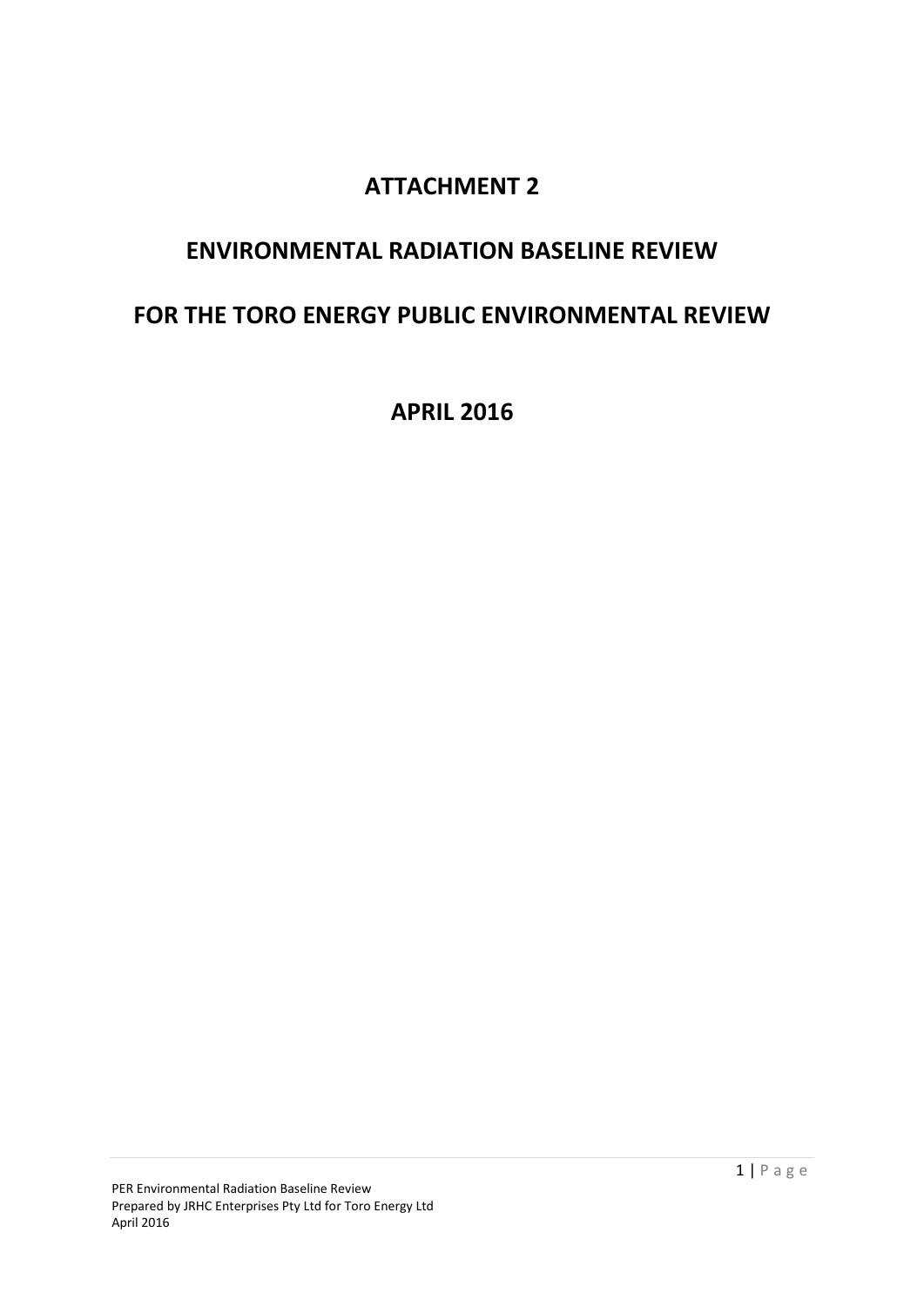# **TABLE OF CONTENTS**

| 1             |                  |  |
|---------------|------------------|--|
| $\mathcal{P}$ |                  |  |
|               | 2.1              |  |
|               | 2.2              |  |
|               | 2.3              |  |
|               | 2.4              |  |
|               | 2.5              |  |
|               | 2.6              |  |
| 3             |                  |  |
|               | 3.1              |  |
|               | 3.2 <sub>2</sub> |  |
|               | 3.2.1            |  |
|               | 3.3              |  |
|               | 3.4              |  |
|               | 3.4.1            |  |
|               | 3.5              |  |
|               | 3.6              |  |
|               | 3.7              |  |
|               | 3.8              |  |
|               | 3.9              |  |
|               | 3.9.1            |  |
|               | 3.9.2            |  |
| 4             |                  |  |
| 5             |                  |  |

## **TABLE OF FIGURES**

| Figure 2: Aerial Gamma Radiation Survey Showing Millipede and Centipede Mining Areas  6 |  |
|-----------------------------------------------------------------------------------------|--|
|                                                                                         |  |
|                                                                                         |  |
|                                                                                         |  |
| Figure 6: Hourly RnDP Concentrations (NE of Costean, Lake Maitland, January 2011)  14   |  |
|                                                                                         |  |

# **TABLE OF TABLES**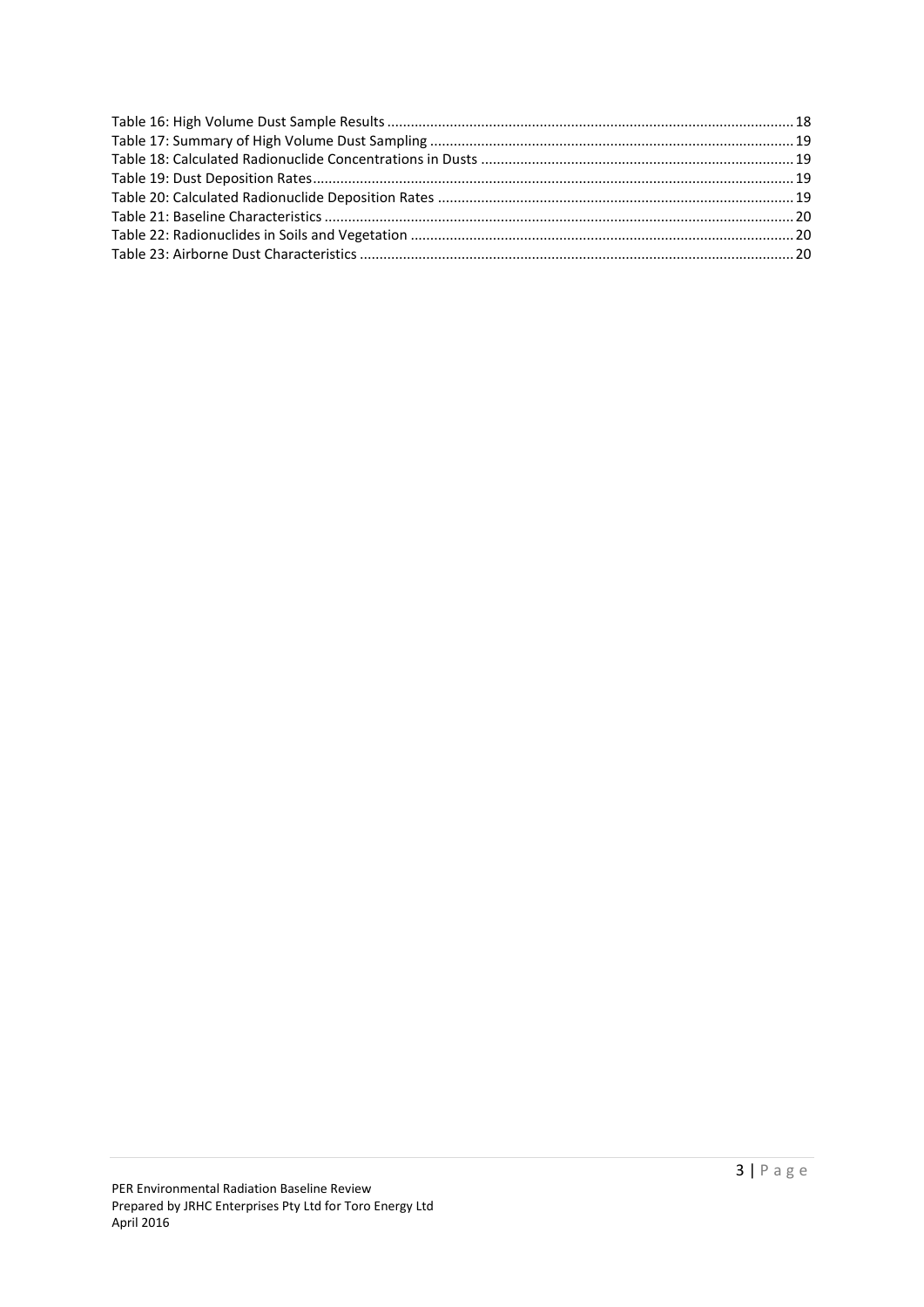# <span id="page-3-0"></span>1 INTRODUCTION

This document provides a response to the issues raised by the Department of the Environment (DotE) from their review of Toro's Public Environmental Review (PER) (Toro Energy, 2015) for the mining and associated activities with the Millipede and Lake Maitland uranium deposits. It specifically discusses radiation related baseline and background monitoring that has been conducted in the vicinity of proposed mining at Millipede and Lake Maitland. These comments may also be suitable for questions and comments made by other government agencies and members of the public.

This key issues are shown in [Table 1.](#page-3-1)

| <b>Submitter</b> | <b>PER Item</b>                      | <b>Issue</b>                                                                                                                                                                                                                                                    | <b>Response</b>                          |
|------------------|--------------------------------------|-----------------------------------------------------------------------------------------------------------------------------------------------------------------------------------------------------------------------------------------------------------------|------------------------------------------|
| <b>DotE</b>      | Section 14.6.2 and<br>Appendix 10.66 | Inconsistency in background<br>radon concentrations at Lake<br>Maitland-Section 14.6.2 an<br>average of 69 Bq/m <sup>3</sup> is given -<br>Appendix 10.66 states that the<br>site-wide radon concentration<br>is 150 Bq/m <sup>3</sup>                          | This is clarified in section 3.          |
| <b>PND</b>       | General comments                     | A high level of uncertainty<br>relating to baseline dust/air<br>surveys due to flawed<br>methodology. Comment that<br>baseline radiation conditions<br>have yet to be established to<br>inform air monitoring and dust<br>suppression regimes by the<br>company | This attachment addresses this<br>issue. |

<span id="page-3-1"></span>**Table 1: Issues Raised by Submitters** 

Data referred to in this attachment is available in the PER. The aim of this attachment is to provide a concise summary and interpretation of that data. The Millipede baseline information is presented in Sectio[n 2](#page-4-0) and the Lake Maitland information is presented in Section [3.](#page-9-0)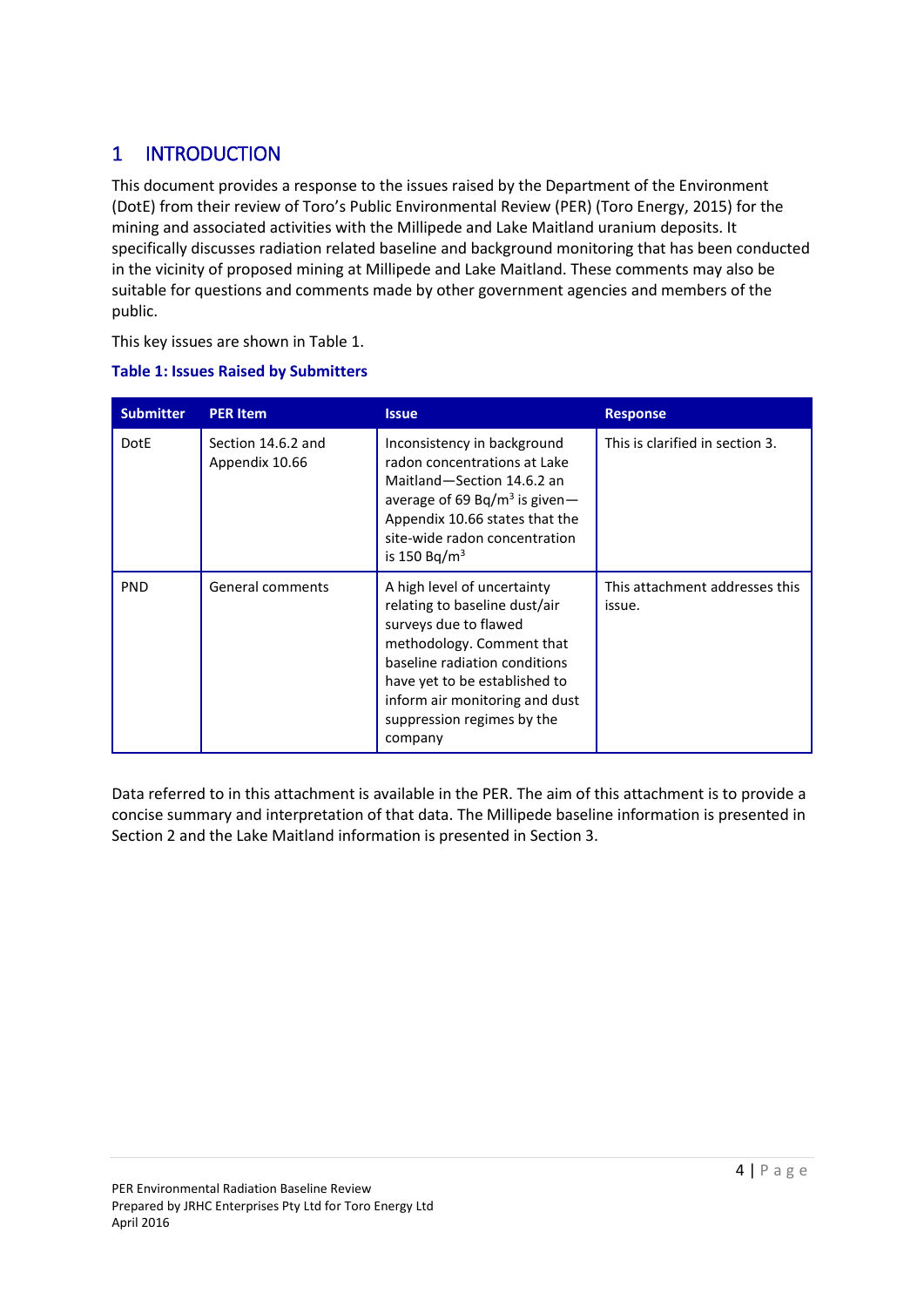# <span id="page-4-0"></span>2 BASELINE RADIATION – MILLIPEDE

PER Section 14.5 provides a comprehensive overview of the baseline monitoring that was conducted by Toro Energy for proposed mining at Lake Way and Centipede. This information was originally presented in the Environmental Review and Management Programme EPA Assessment No 1819 July 2011, Wiluna Uranium Project ('ERMP'). An example of the monitoring undertaken at the time is shown in [Figure 1.](#page-4-1) The monitoring was regional in nature and it incorporated the Millipede area which is adjacent to Centipede.



#### <span id="page-4-1"></span>**Figure 1: Vegetation and Soil Monitoring Undertaken for ERMP**

It is important to note that the Millipede deposit is an extension of the Centipede deposit. They are directly adjacent, separated only by Department of Mining and Petroleum (DMP) tenement number. They are in the same environmental setting. Therefore, the monitoring and other information obtained for the Lake Way region, in particular around the Centipede mining area, is just as applicable to Millipede.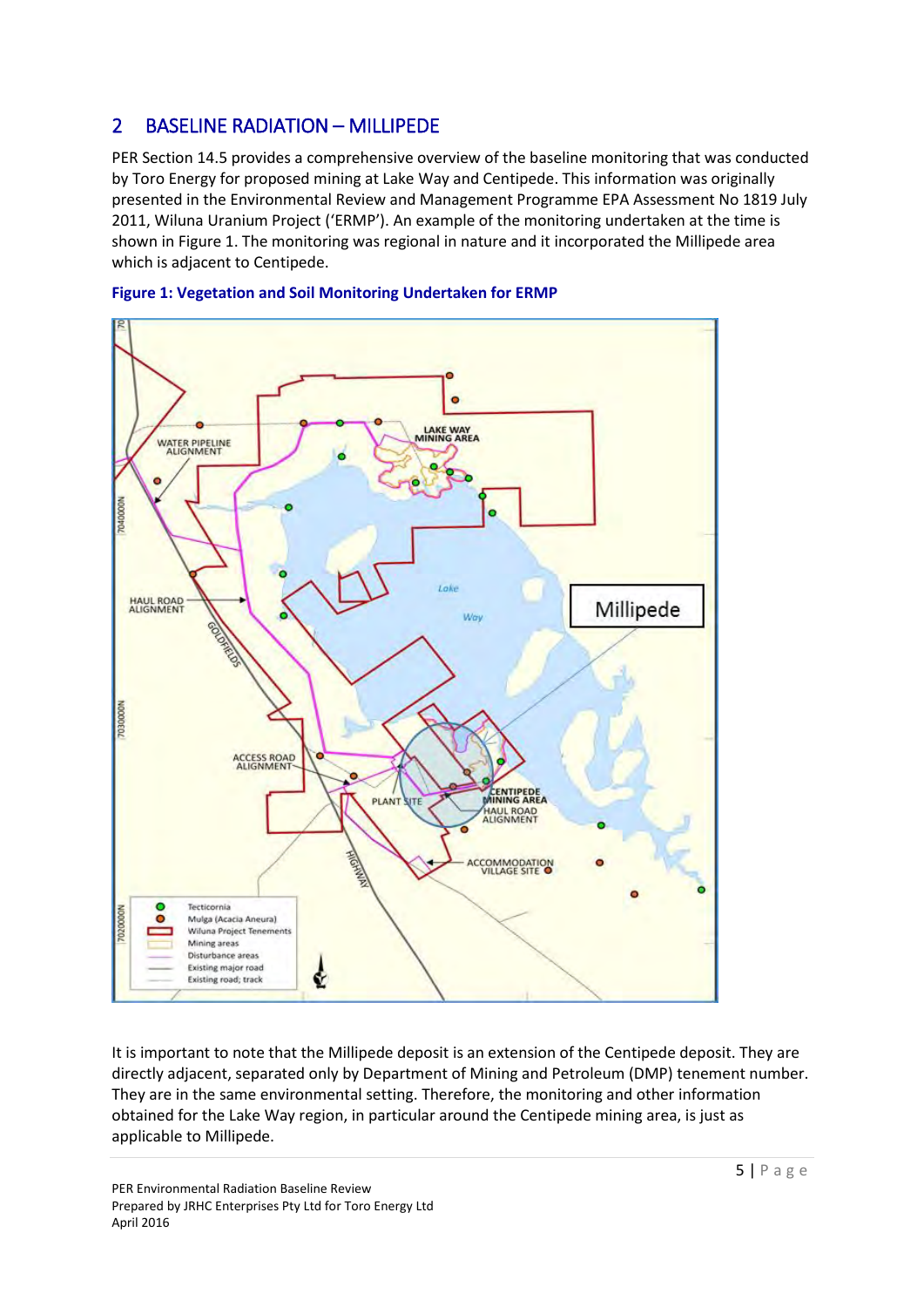While no additional radiation baseline monitoring was undertaken specifically for mining at Millipede, **[JH asks us to confirm happy with this?]** some additional regional baseline monitoring has been conducted since the publication of the ERMP and a summary is provided herein.

The following is a summary of the baseline information.

### <span id="page-5-0"></span>2.1 Gamma Radiation

The aerial gamma survey that was conducted by Toro and reported in the ERMP also covers the Millipede deposit and is shown in [Figure 2.](#page-5-1) It shows that gamma radiation levels are generally consistent with the Centipede deposit.



<span id="page-5-1"></span>

PER Environmental Radiation Baseline Review Prepared by JRHC Enterprises Pty Ltd for Toro Energy Ltd April 2016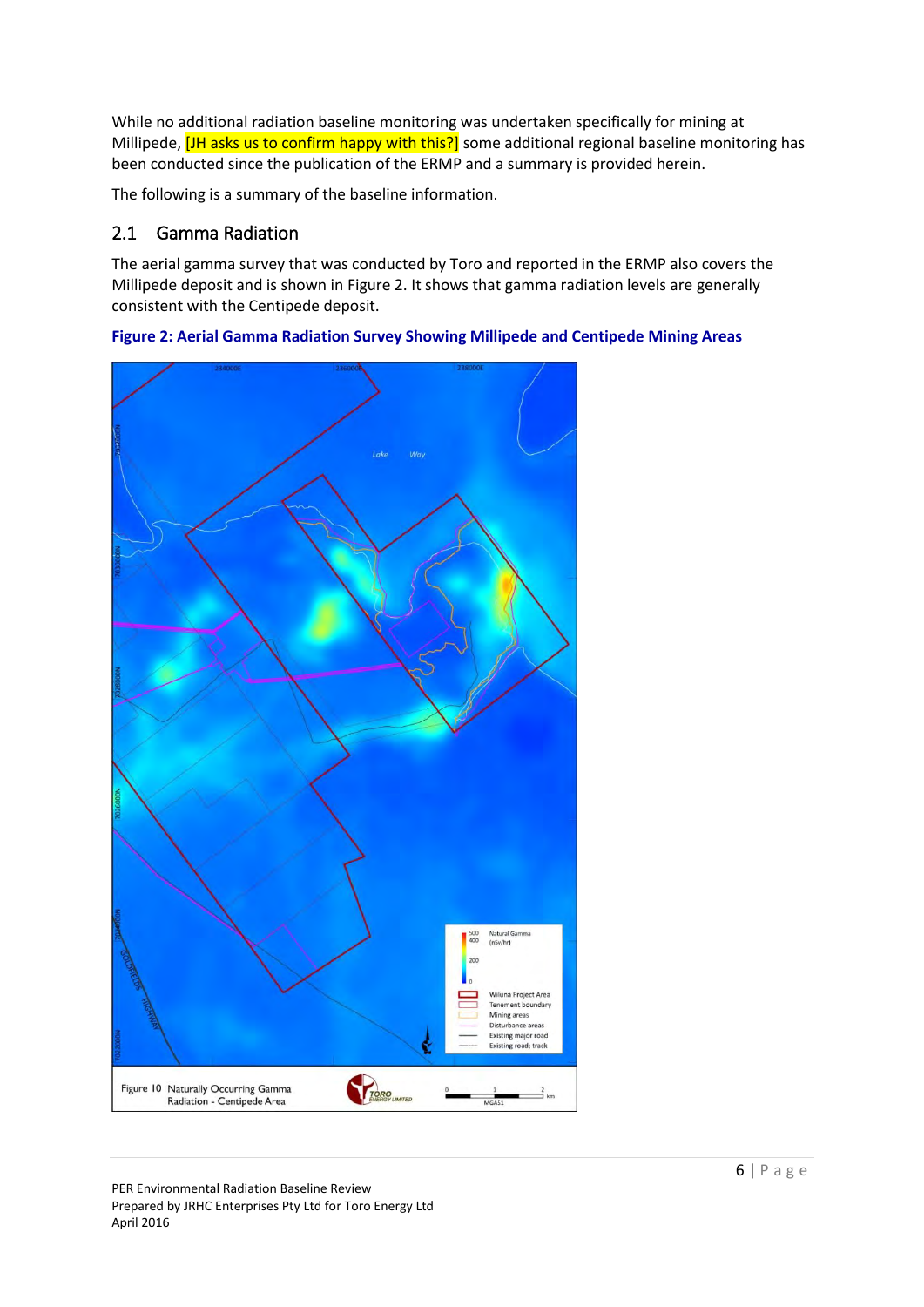### <span id="page-6-0"></span>2.2 High Volume Dust Sampling

In 2011, 11 high volume dust samples were taken at various locations in the Lake Way region for the measurement of the airborne radionuclide concentrations. Sampling occurred for periods of approximately one month[. Table 2](#page-6-2) summarises all the results.

|                                  | Alpha Activity Concentrations (mBq/m <sup>3</sup> ) |              |              |              |  |
|----------------------------------|-----------------------------------------------------|--------------|--------------|--------------|--|
|                                  | <b>U238</b>                                         | <b>Th230</b> | <b>Ra226</b> | <b>Pb210</b> |  |
| Average                          | 0.014                                               | 0.115        | 0.011        | 0.752        |  |
| <b>Minimum</b>                   | 0.003                                               | 0.035        | 0.002        | 0.394        |  |
| Maximum                          | 0.032                                               | 0.300        | 0.060        | 1.480        |  |
| Number of Samples $\leq MDL^{1}$ | 8                                                   | 10           | 3            | 0            |  |

### <span id="page-6-2"></span>**Table 2: Summary of High Volume**

*Note: 1. For analysis purposes, when a sample was reported as <MDL, half of the MDL value was used in the statistical*  assessment. For example, if a result was reported as <6μ Bq/m<sup>3</sup>, then for averaging purposes, 3μ Bq/m<sup>3</sup> was used.

## <span id="page-6-1"></span>2.3 Other Dust Sampling

Medium volume dust sampling continued in the region, using a 'microvol' sampler and a summary of the mass concentration results for 2012 is i[n Table 3](#page-6-3) and [Table 4.](#page-7-1) Note that due to the low sample mass, analysis of individual radionuclide concentration is not possible. However, gross alpha and gross beta counting were conducted.

### <span id="page-6-3"></span>**Table 3: Microvol Mass Concentrations**

|                               | Mass Concentration (mg/m <sup>3</sup> ) |                |                |  |
|-------------------------------|-----------------------------------------|----------------|----------------|--|
|                               | <b>Average</b>                          | <b>Minimum</b> | <b>Maximum</b> |  |
| ~100m West of controlled area | 14.2                                    | 3.6            | 35.6           |  |
| ~100m West of controlled area | 7.9                                     | 1.3            | 17.6           |  |
| ~100m West of controlled area | 10.1                                    | 1.6            | 24.3           |  |
| ~100m West of controlled area | 9.6                                     | 2.4            | 20.1           |  |
| South of East Bore            | 5.3                                     | 3.4            | 7.2            |  |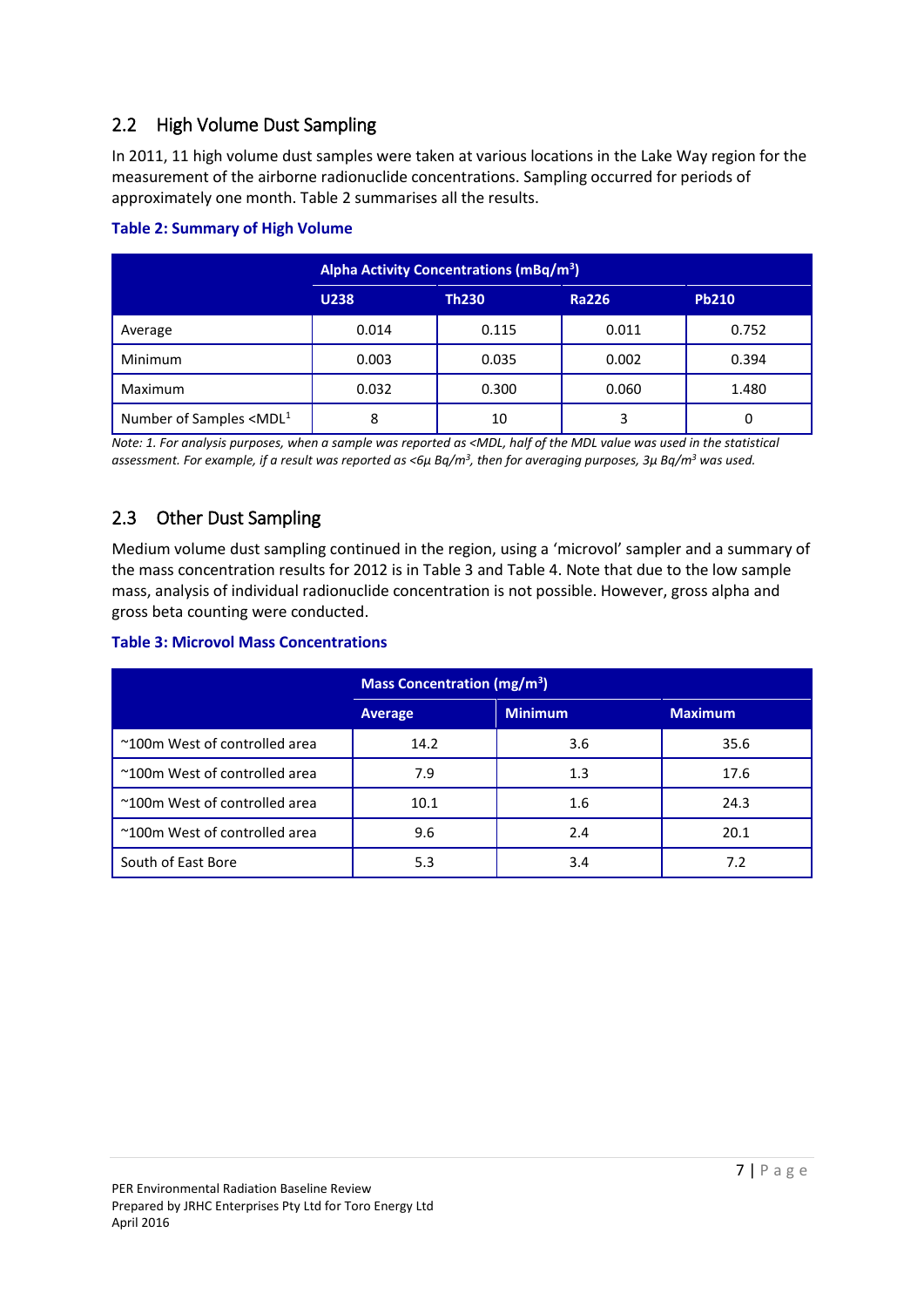#### <span id="page-7-1"></span>**Table 4: Microvol Gross Alpha Concentrations**

|                               | Alpha Activity Concentration ( $\alpha$ mdps/m <sup>3</sup> ) <sup>1</sup> |                |                |  |
|-------------------------------|----------------------------------------------------------------------------|----------------|----------------|--|
|                               | <b>Average</b>                                                             | <b>Minimum</b> | <b>Maximum</b> |  |
| ~100m West of controlled area | 2.4                                                                        | 0.1            | 22.8           |  |
| ~100m West of controlled area | 1.2                                                                        | 0.1            | 6.2            |  |
| ~100m West of controlled area | 2.3                                                                        | 0.1            | 18.1           |  |
| ~100m West of controlled area | 1.6                                                                        | 0.1            | 13.6           |  |
| South of East Bore            | 0.1                                                                        | 0.1            | 0.1            |  |

*Note: 1. αmdps refers to alpha milli-disintegrations per second which is equivalent to one one-thousandth of an alpha radiation emission per second. It can also be referred to as the milliBecquerels of alpha radiation.* 

### <span id="page-7-0"></span>2.4 Radon Concentrations

Radon concentration sampling included both passive monitoring using track etch detectors and real time monitoring using a Durridge Rad7.

The extensive passive monitoring results (some of which were reported in the ERMP) continued across the region until the end of October 2011 and the average results are shown in [Table 5.](#page-7-2)

|                       | <b>Radon Concentration (Bq/m<sup>3</sup>)</b> |            | <b>Number of Samples</b> |
|-----------------------|-----------------------------------------------|------------|--------------------------|
|                       | Average                                       | <b>Max</b> |                          |
| June 2010 - Sept 2010 | 38                                            | 83         | 30                       |
| Sept 2010 - Nov 2010  | 56                                            | 93         | 30                       |
| Dec 2010 - May 2011   | 21                                            | 59         | 39                       |
| May 2011 - Oct 2011   | 32                                            | 69         | 36                       |

### <span id="page-7-2"></span>**Table 5: Average Radon Concentrations (Passive Detectors)**

In addition to passive monitors, Toro used a real time radon concentration monitor when available. Results are shown i[n Table 6](#page-7-3) and confirm the diurnal nature of the radon concentrations, with higher natural concentrations occurring during night time periods as outlined in the ERMP.

### <span id="page-7-3"></span>**Table 6: Summary Information from Real Time Radon Monitor**

| <b>Locations</b>              | <b>Sampling</b> | <b>Radon Concentration (Bq/m<sup>3</sup>)</b> |                                        |                                      |
|-------------------------------|-----------------|-----------------------------------------------|----------------------------------------|--------------------------------------|
|                               | Month (days)    | <b>Average</b>                                | <b>Night Average</b><br>$(7pm - 10am)$ | <b>Day Average</b><br>$(10am - 7pm)$ |
| Core Farm                     | Jan 2011 (5)    | 54                                            | 78                                     | 17                                   |
| Lake Way Dust Monitoring Site | Sept 2011 (5)   | 11                                            | 16                                     | 5                                    |
| Apex Mining Camp              | Dec 2011 (3)    | $12^{1}$                                      |                                        |                                      |

*Note: 1. The monitoring in December showed no significant variation in concentration*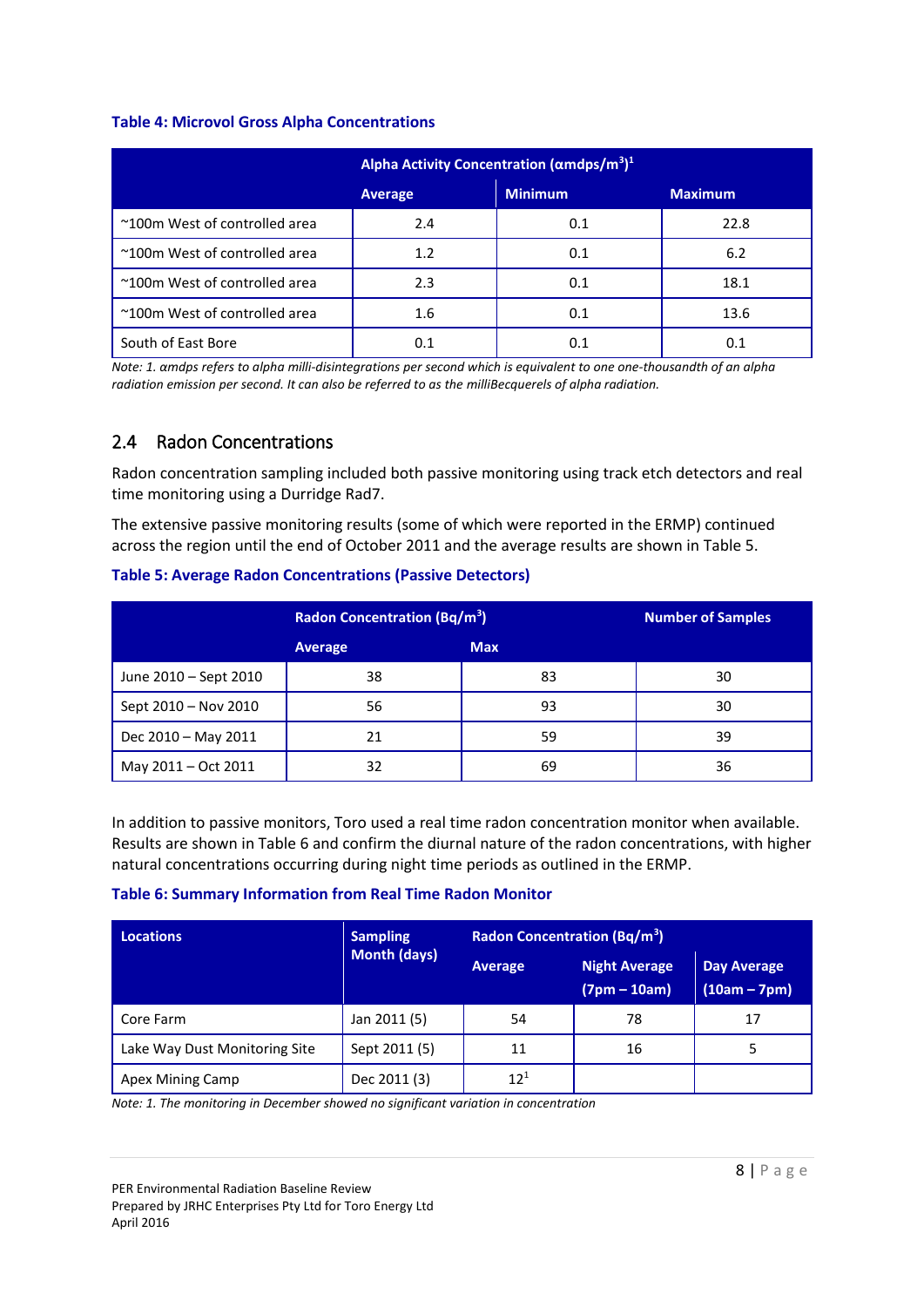## <span id="page-8-0"></span>2.5 Radon Decay Product Monitoring

Limited additional active radon decay product (RnDP) monitoring has been conducted due to in-field instrument difficulties. One extra run was conducted at Toro House about 2 km from the Wiluna township and a summary of the results can be seen in [Table 7.](#page-8-2)

<span id="page-8-2"></span>**Table 7: Radon Decay Product Real Time Monitoring Summary** 

| <b>Location</b> | <b>Sampling Month</b>    | <b>RnDP Concentration (<math>\mu</math>J/m<sup>3</sup>)</b> |                |                |
|-----------------|--------------------------|-------------------------------------------------------------|----------------|----------------|
|                 |                          | Average                                                     | <b>Maximum</b> | <b>Minimum</b> |
| Toro House      | 24 Dec 2011 - 8 Jan 2012 | 0.017                                                       | 0.033          | 0.003          |

### <span id="page-8-1"></span>2.6 Summary of Millipede Baseline Radiation

Due to the location of the Millipede deposit, the baseline radiological conditions are considered to be consistent with the baseline conditions for the region and in particular, sampling conducted near Centipede.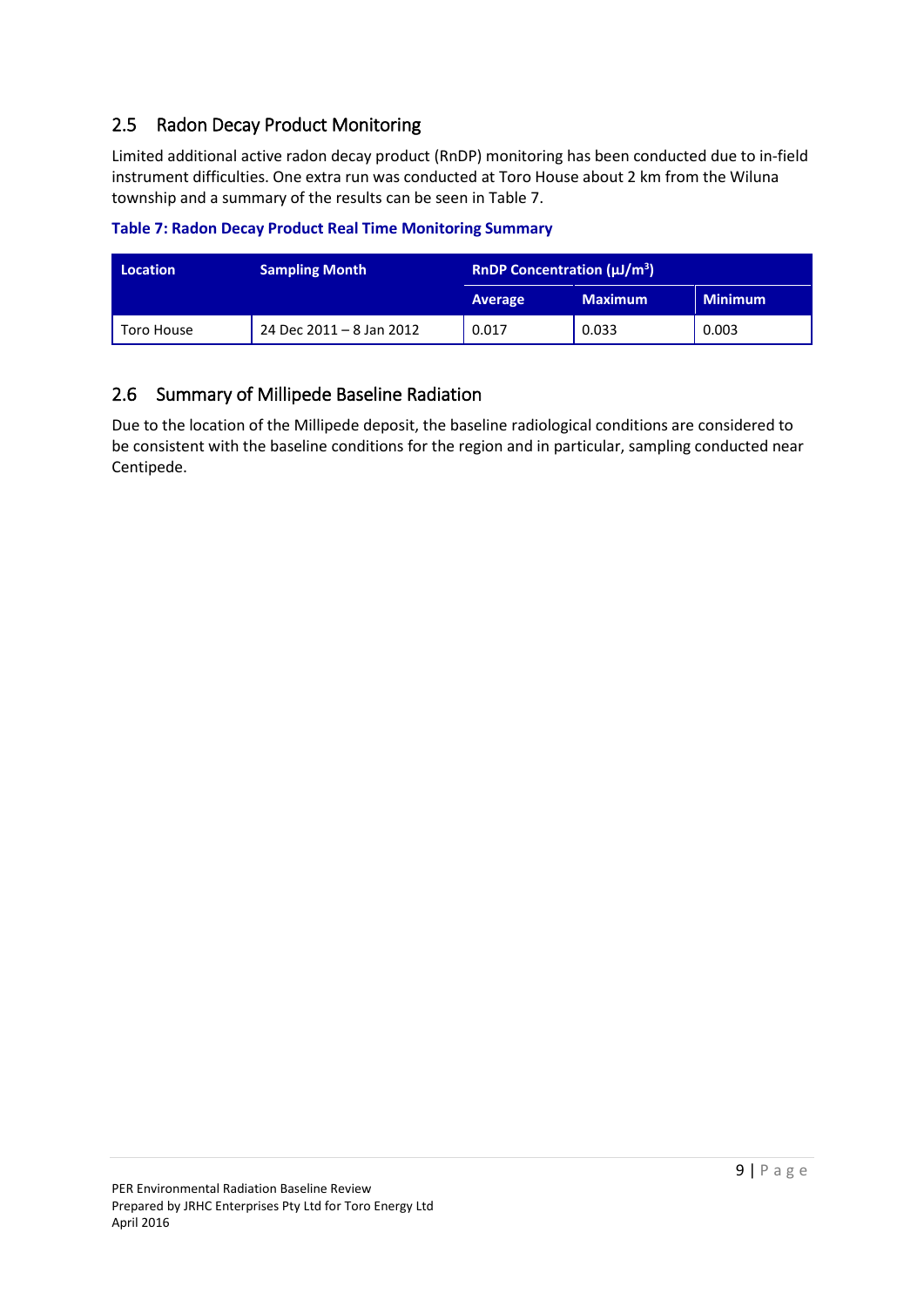# <span id="page-9-0"></span>3 BASELINE RADIATION – LAKE MAITLAND

This section provides a summary of the radiation baseline monitoring conducted at Lake Maitland. Much of the data is provided in PER Section 14.

A summary of the following data is provided:

- Gamma monitoring;
- Radionuclides in dust;
- Radon and radon decay product concentrations;
- Soil radionuclide concentrations;
- Vegetation radionuclide concentrations; and
- Groundwater sampling.

### <span id="page-9-1"></span>3.1 Gamma Radiation

Extensive gamma radiation monitoring was conducted from 2006 through to 2011. The results across the Project area are relatively consistent[. Table 8](#page-9-3) provides statistics for the four main monitoring campaigns an[d Figure 3](#page-9-2) shows the distribution of results.

#### <span id="page-9-3"></span>**Table 8: Summary Statistics for Gamma Radiation Measurements**

| Area                    | <b>Number of</b> | Gamma Dose Rate (µSv/h) |            |            |  |
|-------------------------|------------------|-------------------------|------------|------------|--|
|                         | <b>Samples</b>   | Average                 | <b>Max</b> | <b>Min</b> |  |
| Proposed Camp Area      | 12               | 0.13                    | 0.18       | 0.09       |  |
| Site Area               | 369              | 0.16                    | 0.37       | 0.09       |  |
| <b>Exploration Area</b> | 91               | 0.16                    | 0.34       | 0.08       |  |
| <b>Earlier Survey</b>   | 138              | 0.17                    | 0.36       | 0.10       |  |

### <span id="page-9-2"></span>**Figure 3: Distribution of Gamma Results from Site Area**

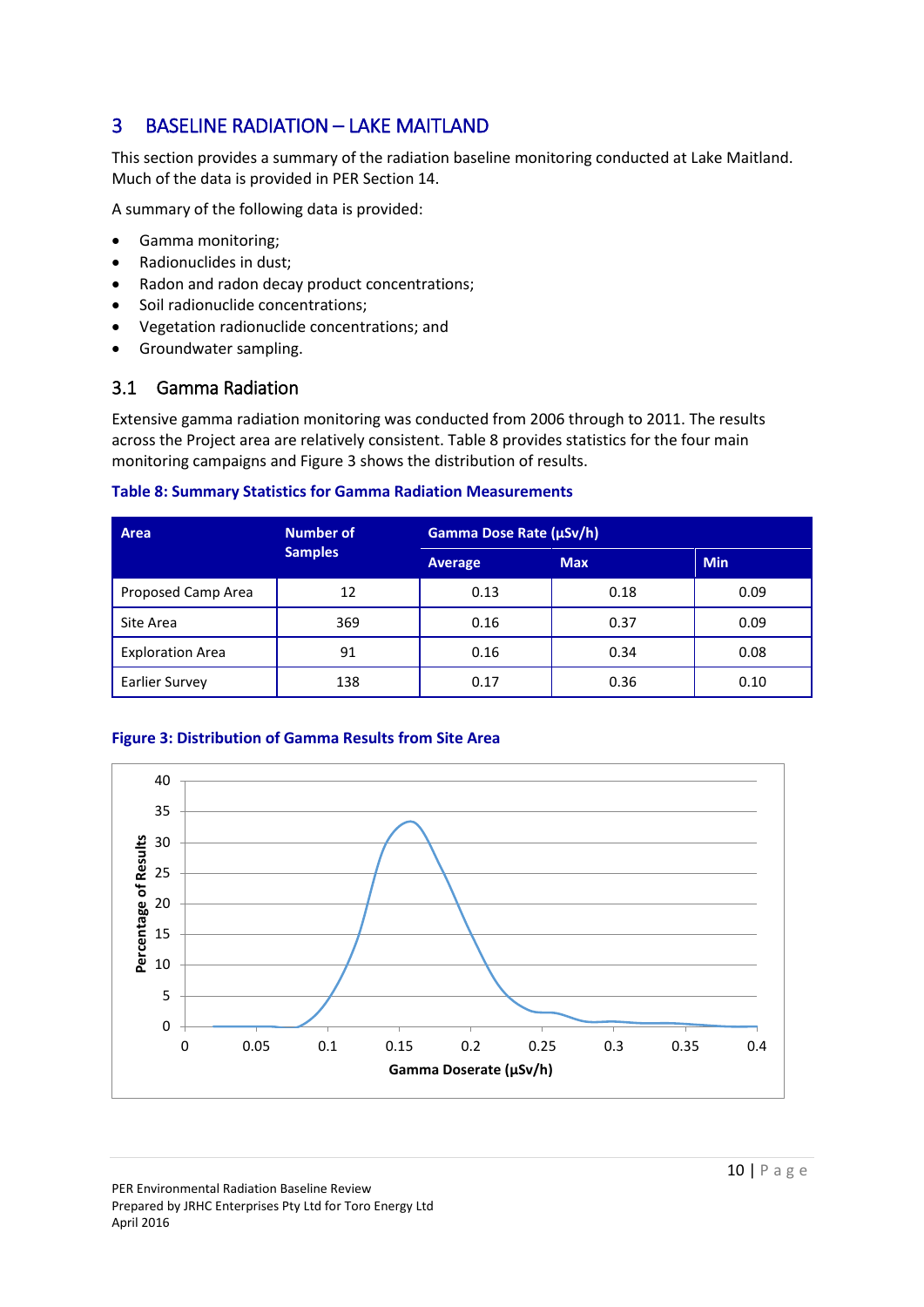## <span id="page-10-0"></span>3.2 Radon Concentrations

Radon concentrations were measured at Lake Maitland using both passive and active monitoring techniques.

This summary provides some additional data not available at the time of the original collation of the baseline data. The additional data do not affect the impact assessment outcomes and provide further information on the existing environment.

### <span id="page-10-1"></span>3.2.1 Passive Monitors

Over the course of more than two years (March 2010 to August 2012), radon concentrations in the Lake Maitland region were measured using passive radon monitors provided by the Australian Radiation Protection and Nuclear Safety Agency (ARPANSA). These monitors were placed in the field and provided a time integrated average radon concentration over the sampling period.

The monitoring at Lake Maitland was generally conducted in four campaigns. However, many of the detectors remained in the field for timeframes of between three months and up to one year. It is therefore difficult to provide any seasonal or time based interpretation of the data. A meta-analysis (which includes all of the results) provides an overview and average of the radon concentrations across the proposed operational area.

A summary is provided i[n Table 9](#page-10-2) and the distribution of results can be seen in [Figure 4.](#page-11-1)

| <b>Radon Concentration (Bq/m<sup>3</sup>)</b>            |             |  |  |  |
|----------------------------------------------------------|-------------|--|--|--|
| Number of Samples                                        | 309         |  |  |  |
| Average                                                  | 39          |  |  |  |
| Median                                                   | 32          |  |  |  |
| Range (min-max)                                          | $0.2 - 211$ |  |  |  |
| Range (5 <sup>th</sup> and 95 <sup>th</sup> Percentiles) | $5 - 91$    |  |  |  |

#### <span id="page-10-2"></span>**Table 9: Summary of Passive Radon Concentrations**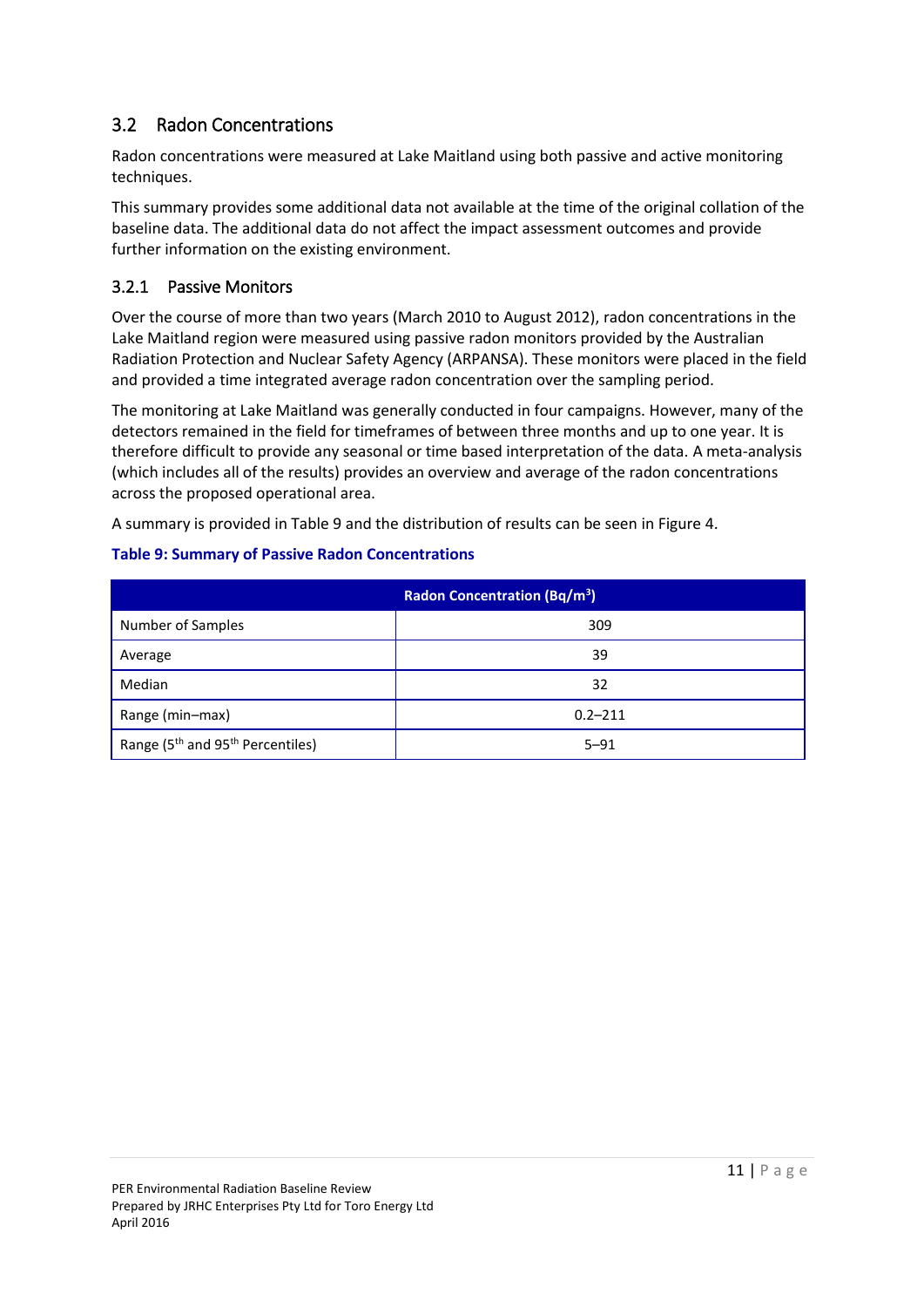

<span id="page-11-1"></span>**Figure 4: Distribution of Passive Radon Concentration Results** 

### <span id="page-11-0"></span>3.3 Active Radon Monitoring

Active radon monitoring was conducted using a Durridge Rad7 at various locations across the proposed Project area during excavation and drilling trials in 2010 and 2011. This particular monitor samples air and records the radon concentrations for defined sampling periods. In most cases, the sampling at Lake Maitland occurred over 30 minutes, with one set of data being collected on a 15 minute basis.

An output of a typical monitoring run is shown in [Figure 5](#page-12-1) and a summary of the monitoring is in [Table 10.](#page-12-2)

A comparison of the active and passive monitoring results gives good agreement, and indicates an average annual radon concentration in the region of approximately 30–35 Bq/m<sup>3</sup>.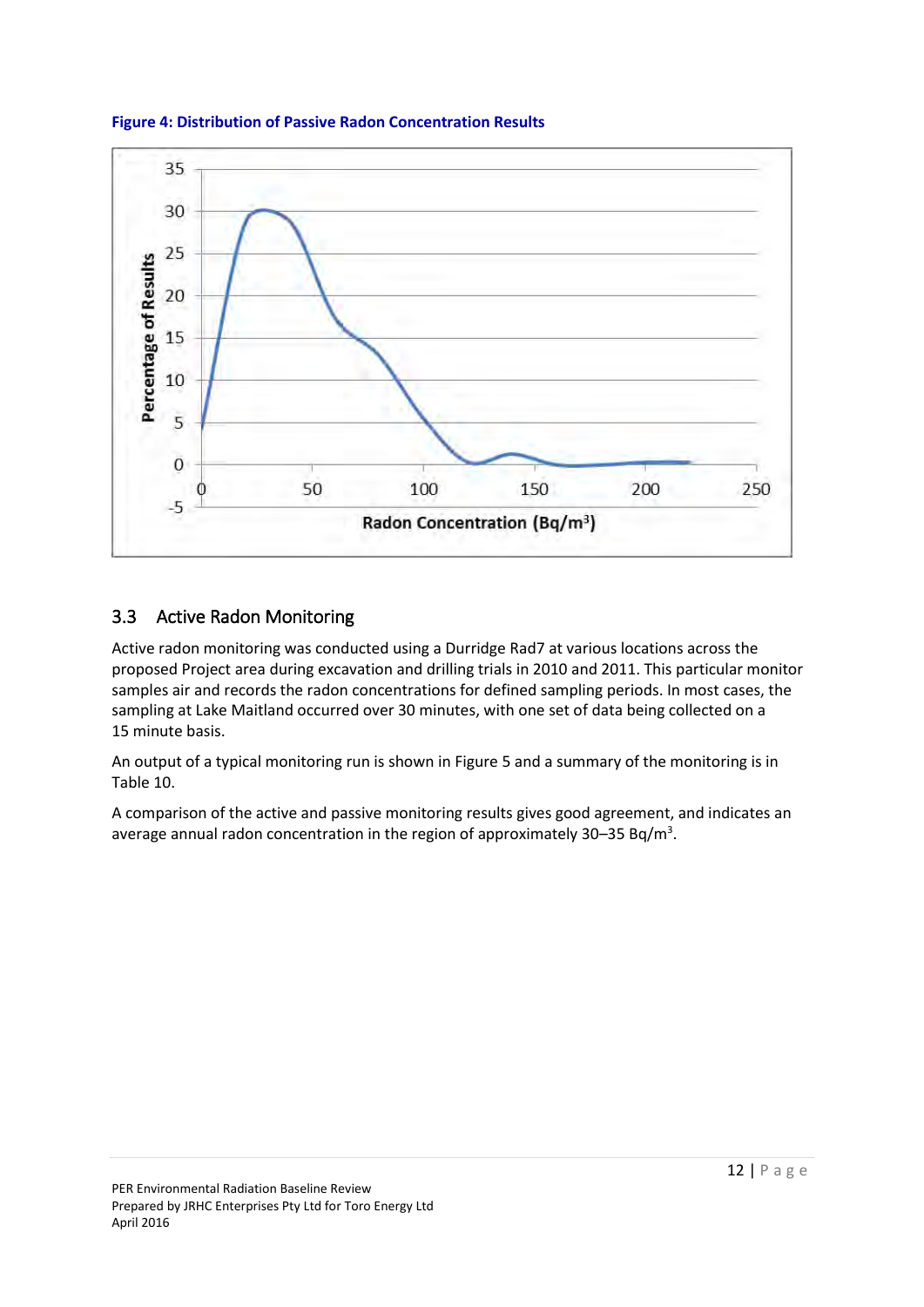

<span id="page-12-1"></span>**Figure 5: Typical Radon Monitoring Results Using a Rad7** 

### <span id="page-12-2"></span>**Table 10: Summary of Active Radon Monitoring**

| <b>Date</b>   | <b>Run Time</b> | <b>Location</b> | <b>Radon Concentration (Bq/m<sup>3</sup>)</b> |             |                                          | <b>Activity</b> |
|---------------|-----------------|-----------------|-----------------------------------------------|-------------|------------------------------------------|-----------------|
|               |                 |                 | <b>Average</b>                                | Min-Max     | $5^{th} - 95^{th}$<br><b>Percentiles</b> |                 |
| August 2010   | 2 days          | Test Pit 2      | 34                                            | $5.5 - 138$ | $5.5 - 105$                              | <b>Drilling</b> |
| November 2011 | 1 day           | Test Pit 1      | 35                                            | $2.3 - 174$ | $6.3 - 89$                               | Excavation      |
| November 2011 | 1 day           | Test Pit 2      | 30                                            | $2.8 - 116$ | $2.8 - 107$                              | Excavation      |
| November 2011 | 1 day           | Test Pit 2      | 15                                            | $2.7 - 69$  | $2.7 - 57$                               | No activity     |

### <span id="page-12-0"></span>3.4 Radon Decay Products

RnDP monitoring was conducted during late 2010 and 2011 using an environmental radon decay product monitor (ERDM). This instrument measures RnDP concentrations in real time in a similar manner to the Rad7 measuring radon concentrations. An example of the output is shown in [Figure 6.](#page-13-0) This shows that like radon, a diurnal variation generally occurs.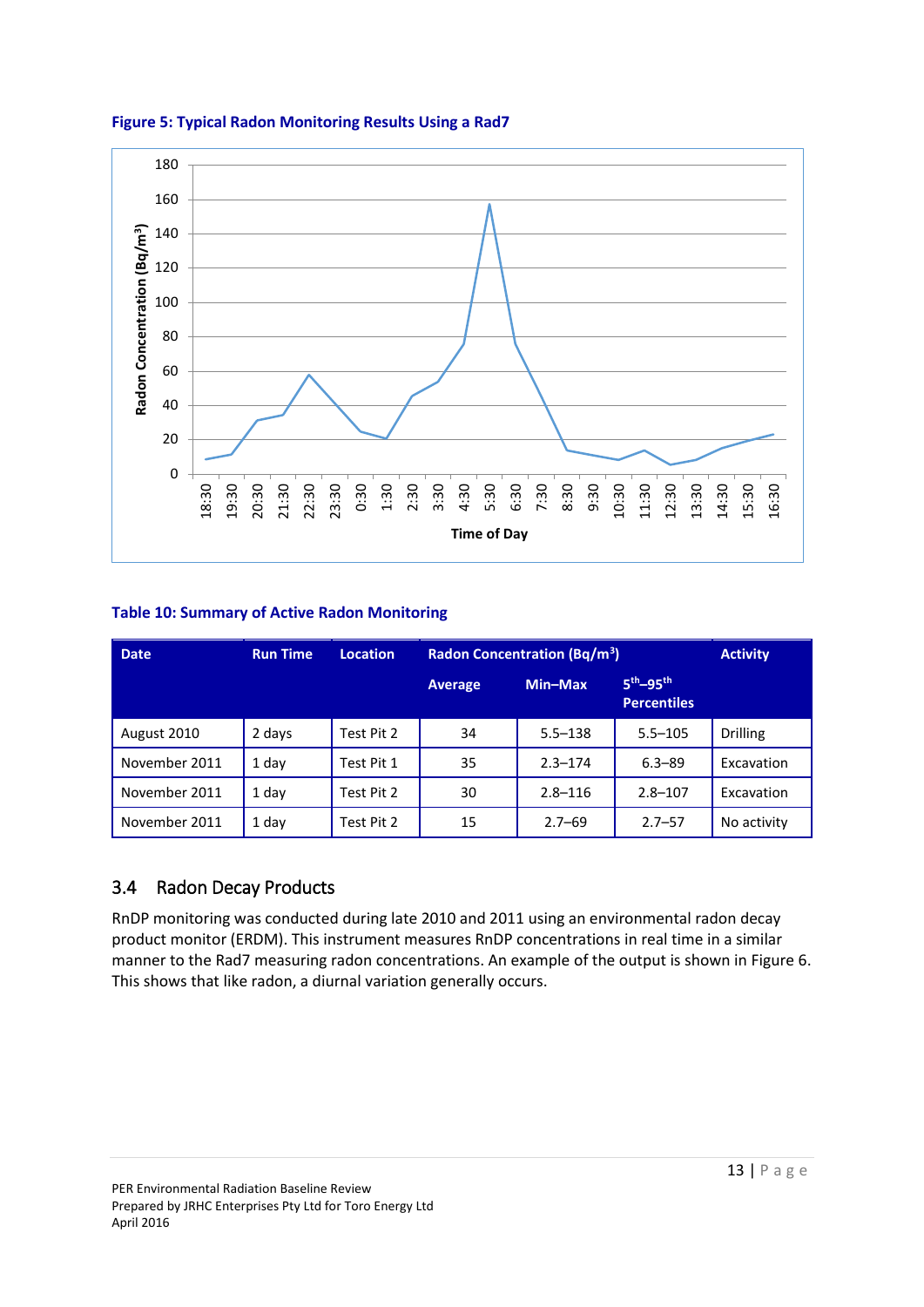

<span id="page-13-0"></span>**Figure 6: Hourly RnDP Concentrations (NE of Costean, Lake Maitland, January 2011)** 

A summary of the results is i[n Table 11.](#page-13-1)

| <b>Date</b>        | <b>Run Time (days)</b> | <b>Location</b>        | Average $(\mu J/m^3)$ | Maximum $(\mu J/m^3)$ |
|--------------------|------------------------|------------------------|-----------------------|-----------------------|
| October 2010       | 2                      | Office Area            | 0.007                 | 0.023                 |
| December 2010      | 3                      | Water Bore             | 0.013                 | 0.069                 |
| Dec 2010 /Jan 2011 | 24                     | Old Costean            | 0.014                 | 0.292                 |
| January 2011       | 14                     | Core Shed              | 0.012                 | 0.082                 |
| January 2011       | 3                      | NE of Costean          | 0.021                 | 0.157                 |
| February 2011      | 7                      | Camp                   | 0.009                 | 0.039                 |
| February 2011      | 7                      | Julia Road             | 0.010                 | 0.085                 |
| February 2011      | 3                      | LMSL01                 | 0.014                 | 0.033                 |
| May 2011           | 3                      | <b>Bruce's Turnoff</b> | 0.002                 | 0.016                 |

### <span id="page-13-1"></span>**Table 11: Summary of Real Time RnDP Monitoring**

The results give an overall average of 0.011  $\mu$ J/m<sup>3</sup>. Locational sampling during trial mining gave similar results using the Kusnetz method.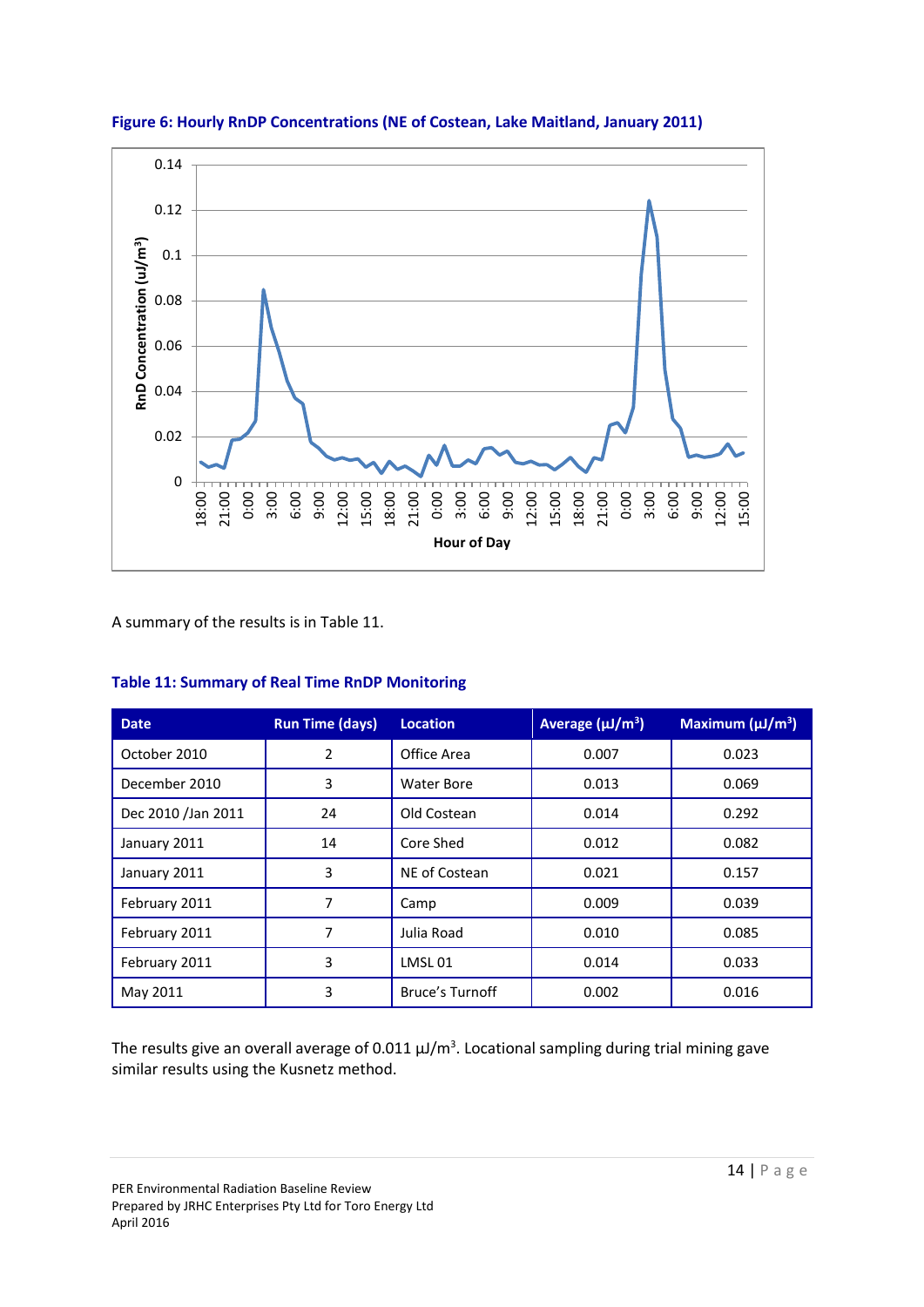### <span id="page-14-0"></span>3.4.1 Calculated Equilibrium Factor

The equilibrium factor is the ratio of radon concentration to RnDP concentration (measured as the potential alpha energy concentration) and is used for estimating doses from RnDP from modelled radon concentrations.

UNSCEAR (2000) provides an equation to calculate the equilibrium factor as follows:

 $F = PAEC(n)/m^3)/(5.56 \times C(Rn222) (Bq/m^3))$ 

Where: F is Equilibrium Factor,

PAEC is potential alpha energy concentration of the RnDPs, and

C(Rn222) is the concentration of radon.

Therefore, using the average monitored results, the average equilibrium factor for the Lake Maitland region is calculated to be approximately 0.05. When comparing the maximum levels, the equilibrium factor reaches 0.3. The low ratio is likely to be due to the open air and high dilution that is occurring.

### <span id="page-14-1"></span>3.5 Surface Water

An opportunistic surface water sample was obtained and analysed for radionuclides in 2011. The results are presented in [Table 12.](#page-14-3)

### <span id="page-14-3"></span>**Table 12: Summary of Surface Water Sample**

| <b>Radionuclide Concentration (Bq/L)</b> |              |              |              |       |              |  |  |
|------------------------------------------|--------------|--------------|--------------|-------|--------------|--|--|
| <b>U238</b>                              | <b>Th230</b> | <b>Ra226</b> | <b>Pb210</b> | Po210 | <b>Ra228</b> |  |  |
| <4                                       | <50          | 0.22         | $<$ 10       | 0.4   | 0.28         |  |  |

### <span id="page-14-2"></span>3.6 Sediment Sampling

The PER reports sediment radionuclide results (PER Section 14) and a summary of the main radionuclide concentrations is provided in [Table 13.](#page-14-4) In all, 10 samples from across the region were collected and analysed.

### <span id="page-14-4"></span>**Table 13: Summary of Sediment Radionuclide Content**

| <b>Radionuclide Concentration (Bq/L)</b> |             |              |              |              |  |  |  |
|------------------------------------------|-------------|--------------|--------------|--------------|--|--|--|
|                                          | <b>U238</b> | <b>Ra226</b> | <b>Pb210</b> | <b>Ra228</b> |  |  |  |
| Average                                  | 128         | 57           | 64           | 12           |  |  |  |
| Minimum-Maximum                          | 18-330      | $4 - 201$    | $63 - 64$    | $7 - 21$     |  |  |  |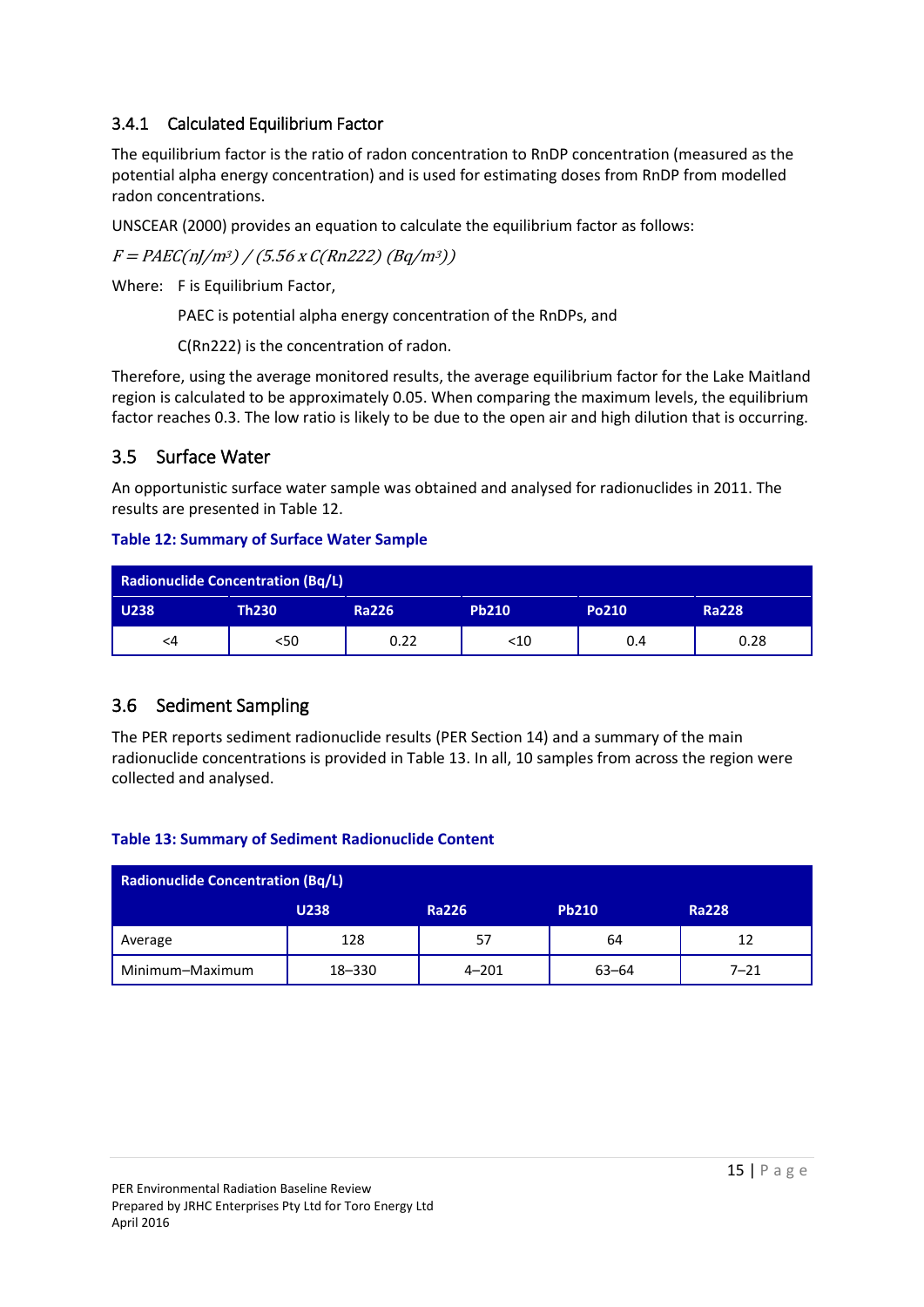### <span id="page-15-0"></span>3.7 Groundwater

Groundwater was collected from a series of 16 bores across the project area over a 9 month period from the end of 2010 to mid-2011 in three separate campaigns. Samples were analysed for various radionuclides and grouped to identify those samples from inside the mineralised area and outside the mineralised area. Average concentrations are shown i[n Table 14.](#page-15-2)

| <b>Locations</b>                         | <b>Radionuclide Concentration (Bq/L)</b> |              |              |              |       |              |                              |                             |
|------------------------------------------|------------------------------------------|--------------|--------------|--------------|-------|--------------|------------------------------|-----------------------------|
|                                          | <b>Th230</b>                             | <b>Ra226</b> | <b>Rn222</b> | <b>Pb210</b> | Po210 | <b>Ra228</b> | <b>Gross</b><br><b>Alpha</b> | <b>Gross</b><br><b>Beta</b> |
| In Ore Areas<br>(6 bores)                | 0.08                                     | 9.15         | 451.68       | 0.28         | 0.34  | 1.26         | 4.34                         | 10.00                       |
| <b>Outside Ore Areas</b><br>(10 samples) | 0.06                                     | 3.52         | 185.11       | 0.12         | 0.11  | 0.65         | 1.75                         | 4.32                        |

### <span id="page-15-2"></span>**Table 14: Average Radionuclide Concentrations in Groundwater**

The results show that groundwater samples from bores within the mineralised zone have higher radionuclide concentrations than those outside the mineralised zone. The results are generally consistent with those from Lake Way (ERMP) and for the Yeelirrie deposit (Cameco, 2015), with both having higher radionuclide concentrations in groundwater in the mineralised zones.

### <span id="page-15-1"></span>3.8 Soil and Vegetation Sampling

For the purposes of baseline assessment, a number of environmental monitoring locations were established and were called the 'Lake Maitland Critical Group' (LMCG) locations (see [Figure 7\)](#page-16-0). Results are available in the PER, and are summarised here.

Vegetation sampling occurred on two occasions at the LMGC in August 2009 and October 2010 and one set of soil samples was obtained in August 2009. A summary of the results is in [Table 15.](#page-16-1)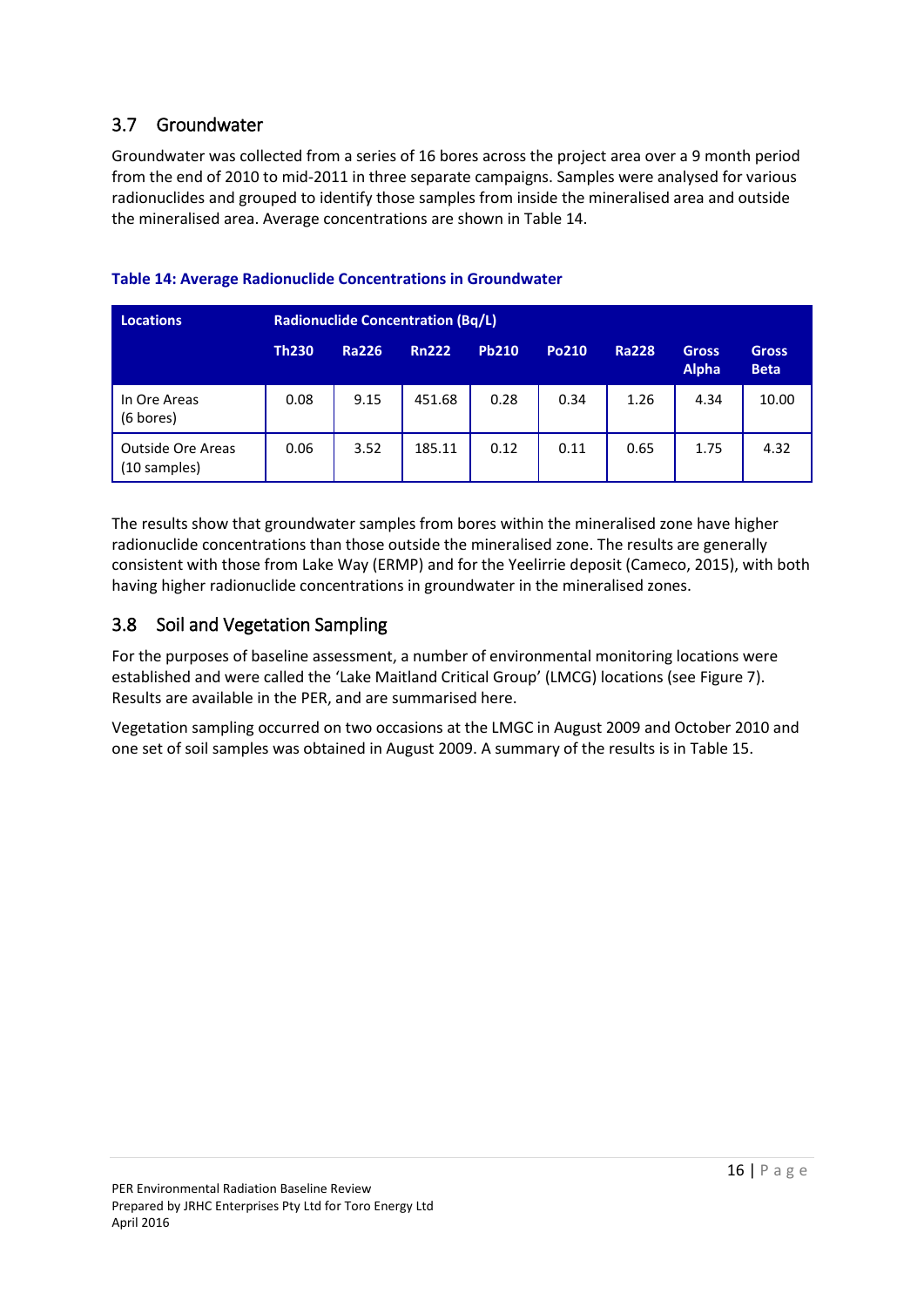<span id="page-16-0"></span>

**Figure 7: Location of Environmental Monitoring Locations at Lake Maitland** 

#### <span id="page-16-1"></span>**Table 15: Summary of Soil and Vegetation Samples**

| <b>Survey (Number of</b> | Radionuclide Concentration (Bq/kg) (Average and range)                                                                                                                                         |                                                                                                                                                                                 |                                                                                                            |                                                                                     |                                       |  |  |
|--------------------------|------------------------------------------------------------------------------------------------------------------------------------------------------------------------------------------------|---------------------------------------------------------------------------------------------------------------------------------------------------------------------------------|------------------------------------------------------------------------------------------------------------|-------------------------------------------------------------------------------------|---------------------------------------|--|--|
| samples)                 | <b>U238</b>                                                                                                                                                                                    | <b>Th230</b>                                                                                                                                                                    | <b>Ra226</b>                                                                                               | <b>Pb210</b>                                                                        | Po210                                 |  |  |
| 2009 (8 veg)             | 0.01<br>(all <mdl)< td=""><td>N/A<sup>2</sup></td><td>(<mdl-3)< td=""><td>67<br/><math>(44 - 90)</math></td><td>51<br/>(39–65)</td></mdl-3)<></td></mdl)<>                                     | N/A <sup>2</sup>                                                                                                                                                                | ( <mdl-3)< td=""><td>67<br/><math>(44 - 90)</math></td><td>51<br/>(39–65)</td></mdl-3)<>                   | 67<br>$(44 - 90)$                                                                   | 51<br>(39–65)                         |  |  |
| 2010 (11 veg)            | 0.16<br>( <mdl-0.25)< td=""><td>(all <mdl)< td=""><td>2<sup>1</sup><br/>(<mdl-7)< td=""><td>49<br/>(30–61)</td><td>40<br/><math>(22 - 60)</math></td></mdl-7)<></td></mdl)<></td></mdl-0.25)<> | (all <mdl)< td=""><td>2<sup>1</sup><br/>(<mdl-7)< td=""><td>49<br/>(30–61)</td><td>40<br/><math>(22 - 60)</math></td></mdl-7)<></td></mdl)<>                                    | 2 <sup>1</sup><br>( <mdl-7)< td=""><td>49<br/>(30–61)</td><td>40<br/><math>(22 - 60)</math></td></mdl-7)<> | 49<br>(30–61)                                                                       | 40<br>$(22 - 60)$                     |  |  |
| 2009 (11 soil)           | $19^{1}$<br>$(11 - 44)$                                                                                                                                                                        | $60^{1}$<br>( <mdl-180)< td=""><td>130<br/><math>(50 - 370)</math></td><td>80<br/>(<mdl-160)< td=""><td>80<br/>(<mdl-180)< td=""></mdl-180)<></td></mdl-160)<></td></mdl-180)<> | 130<br>$(50 - 370)$                                                                                        | 80<br>( <mdl-160)< td=""><td>80<br/>(<mdl-180)< td=""></mdl-180)<></td></mdl-160)<> | 80<br>( <mdl-180)< td=""></mdl-180)<> |  |  |

*Notes: 1. One sample excluded from the summary because it was greater than 10 times the average and there was no evidence of other elevated radionuclides.* 

*2. N/A refers to no samples taken.* 

*3. <MDL refers to less than minimum detectable level. This value varies depending upon sample size and radionuclide analysed.* 

PER Environmental Radiation Baseline Review

Prepared by JRHC Enterprises Pty Ltd for Toro Energy Ltd April 2016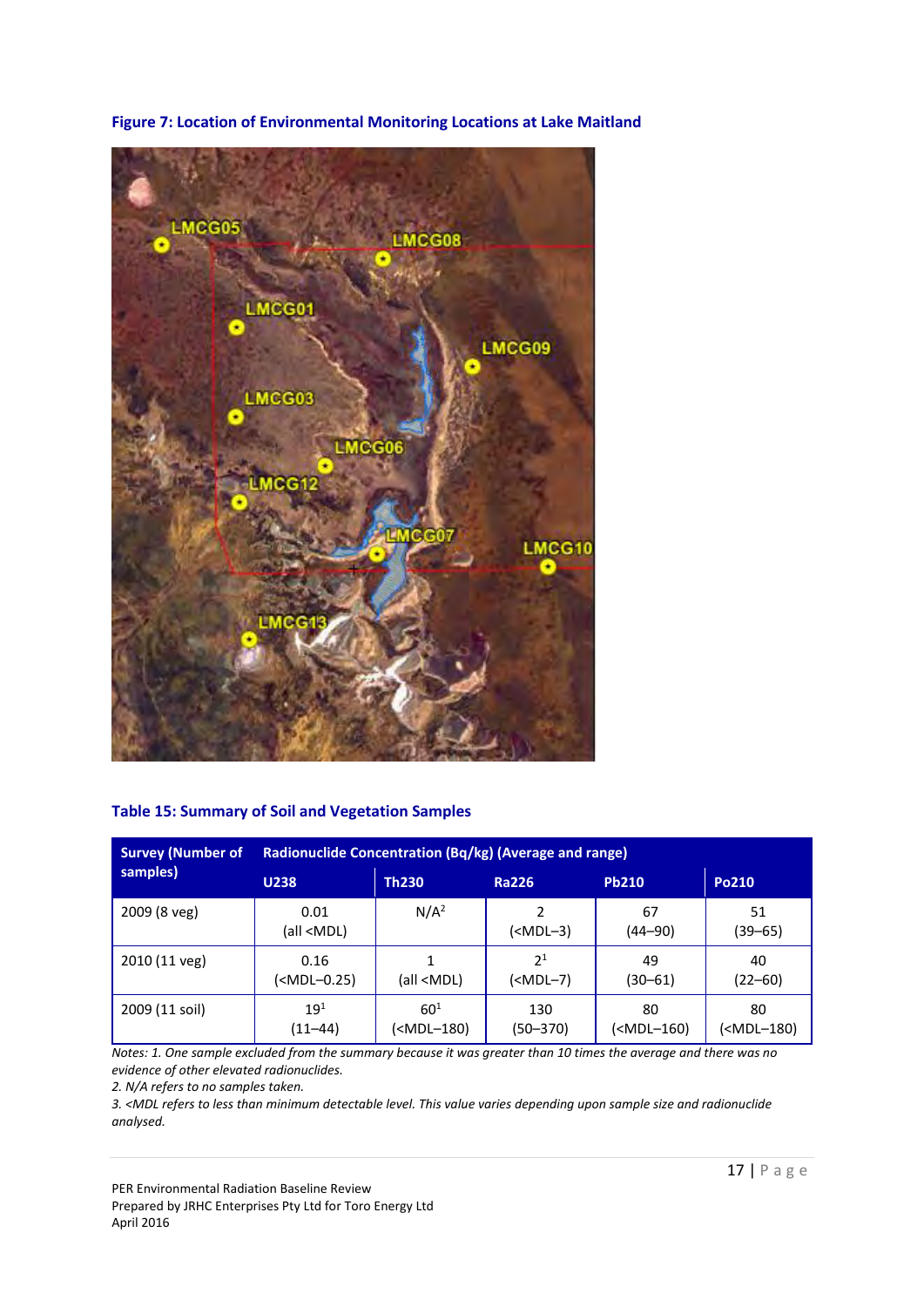Elemental uranium and thorium were present in the soil samples at an average of 1.5 ppm and 3.6 ppm, respectively. The average crustal value for these two elements is 3 ppm and 6 ppm, respectively (UNSCEAR, 2000).

It is noted that there are elevated Pb210 and Po210 concentrations in both sets of vegetation samples. This effect is not unexpected and has been observed in results from analysis of vegetation samples at Lake Way (ERMP) and Olympic Dam (BHP Billiton, 2009) and is recognised by UNSCEAR (2000). It is a natural occurrence and due to the decay products of radon in air.

The following species of vegetation were sampled:

- *Casurina obesa* (4 locations);
- *Acacia heteroneura* var. *jutsonii* (1 location);
- *Acacia aneura* var. *aneura* (3 locations); and
- *Acacia aneura* var. *macrocarpa* (3 locations).

There was no observable difference in radionuclide concentrations between the species.

### <span id="page-17-0"></span>3.9 Dust Sampling

Various sampling was conducted to characterise the naturally occurring radionuclides in dust in the Lake Maitland region. The sampling was conducted at the soil and vegetation locations and included:

- Short-term high volume sampling for periods of 24 hours (March 2011);
- Longer term high volume sampling for periods greater than 24 hours for the purposes of collecting sufficient material for radionuclide analysis (late 2010);
- High volume sampling for total suspended solids (TSP),  $PM_{10}$  and  $PM_{2.5}$  (late 2010); and
- Dust deposition monitoring (January and February 2011).

Data is available in PER Appendix 10.67.

For the radiation assessment, the TSP high volume sampler results and the dust deposition results are presented as follows:

### <span id="page-17-1"></span>3.9.1 High Volume Sampling

From the Lake Maitland region, 18 high volume filter results from late 2010 were analysed for gross alpha and gross beta activity. These analyses provide a broad assessment of radioactivity in air and include alpha and beta radionuclides in the uranium and thorium decay chains, as well as airborne K40. The average results and range over the whole sampling period are shown in [Table 16.](#page-17-2) The run time for these samples was between three and six days.

Another 29 samples were obtained during March and April 2011. A summary of the mass concentrations for both sets of data is shown in [Table 17.](#page-18-1)

|             | <b>Activity Concentration (mBq/m<sup>3</sup>)</b> |                |                |  |  |  |
|-------------|---------------------------------------------------|----------------|----------------|--|--|--|
|             | Average                                           | <b>Minimum</b> | <b>Maximum</b> |  |  |  |
| Gross Alpha | 0.12                                              | 0.06           | 0.20           |  |  |  |
| Gross Beta  | 0.11                                              | 0.06           | 0.17           |  |  |  |

#### <span id="page-17-2"></span>**Table 16: High Volume Dust Sample Results**

PER Environmental Radiation Baseline Review Prepared by JRHC Enterprises Pty Ltd for Toro Energy Ltd April 2016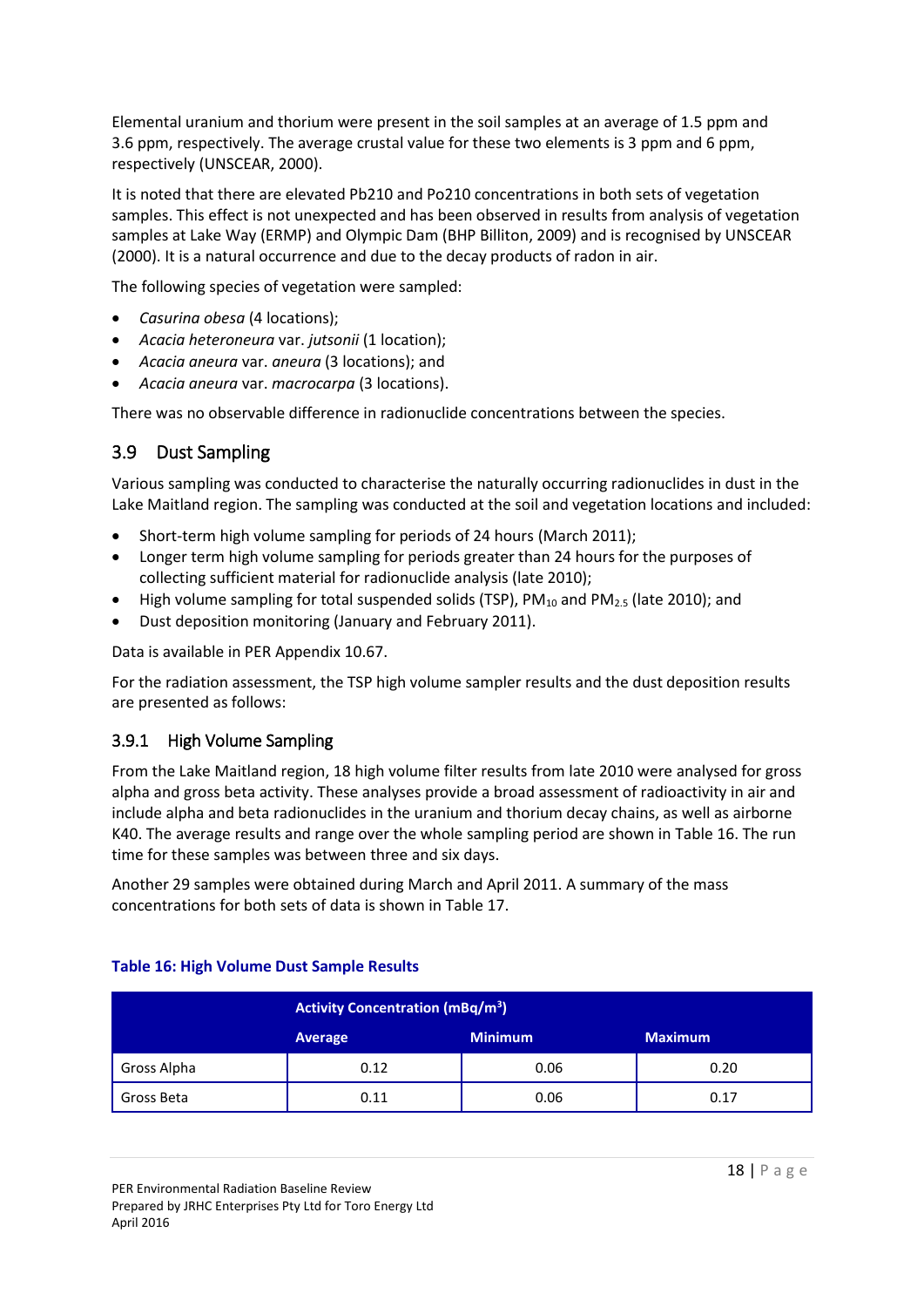#### <span id="page-18-1"></span>**Table 17: Summary of High Volume Dust Sampling**

|                                                   | <b>Number of</b> | <b>Activity Concentration (µg/m<sup>3</sup>)</b> |                |                |  |
|---------------------------------------------------|------------------|--------------------------------------------------|----------------|----------------|--|
|                                                   | <b>Samples</b>   | Average                                          | <b>Minimum</b> | <b>Maximum</b> |  |
| TSP (>24 hour samples)<br>June 2010 to March 2011 | 18               | 10.3                                             | 3.9            | 30.0           |  |
| TSP (24 hour samples)<br>March 2011 to April 2011 | 29               | 10.2                                             | 4.2            | 16             |  |

The radionuclide concentrations can be calculated by assuming that the dust in air is mainly resuspended soils with radionuclide concentrations (as shown i[n Table 15\)](#page-16-1) and are summarised in [Table 18.](#page-18-2)

#### <span id="page-18-2"></span>**Table 18: Calculated Radionuclide Concentrations in Dusts**

|                                                   | <b>Activity Concentration (mBq/m<sup>3</sup>)</b> |              |              |              |       |  |
|---------------------------------------------------|---------------------------------------------------|--------------|--------------|--------------|-------|--|
|                                                   | U238/U234                                         | <b>Th230</b> | <b>Ra226</b> | <b>Pb210</b> | Po210 |  |
| TSP (>24 hour samples) June<br>2010 to March 2011 | 0.36                                              | 6.2          | 0.13         | 2.4          | 2.4   |  |
| TSP (24 hour samples)<br>March 2011 to April 2011 | 0.55                                              | 6.2          | 0.55         | 1.3          | 1.3   |  |

### <span id="page-18-0"></span>3.9.2 Dust Deposition

A brief dust deposition program was conducted in the region where samplers monitored for a period of approximately 1 month. The dust deposition rates can be seen in [Table 19.](#page-18-3)

### <span id="page-18-3"></span>**Table 19: Dust Deposition Rates**

|                        | Number of      | Deposition Rate (g/m <sup>2</sup> /month) |                |                |  |
|------------------------|----------------|-------------------------------------------|----------------|----------------|--|
|                        | <b>Samples</b> | Average                                   | <b>Minimum</b> | <b>Maximum</b> |  |
| <b>Dust Deposition</b> |                | 2.5                                       | 0.6            | 4.3            |  |

Assuming that local soil is depositing, then the radionuclide deposition rate can be calculated from the values in [Table 15](#page-16-1) and the results are shown i[n Table 20.](#page-18-4)

### <span id="page-18-4"></span>**Table 20: Calculated Radionuclide Deposition Rates**

|                        | <b>Average Radionuclide Deposition Rate (Bq/m<sup>2</sup>/month)</b> |              |              |              |       |  |
|------------------------|----------------------------------------------------------------------|--------------|--------------|--------------|-------|--|
|                        | U238/U234                                                            | <b>Th230</b> | <b>Ra226</b> | <b>Pb210</b> | Po210 |  |
| <b>Dust Deposition</b> | 0.05                                                                 | 0.15         | 0.33         | 0.20         | 0.20  |  |

PER Environmental Radiation Baseline Review Prepared by JRHC Enterprises Pty Ltd for Toro Energy Ltd April 2016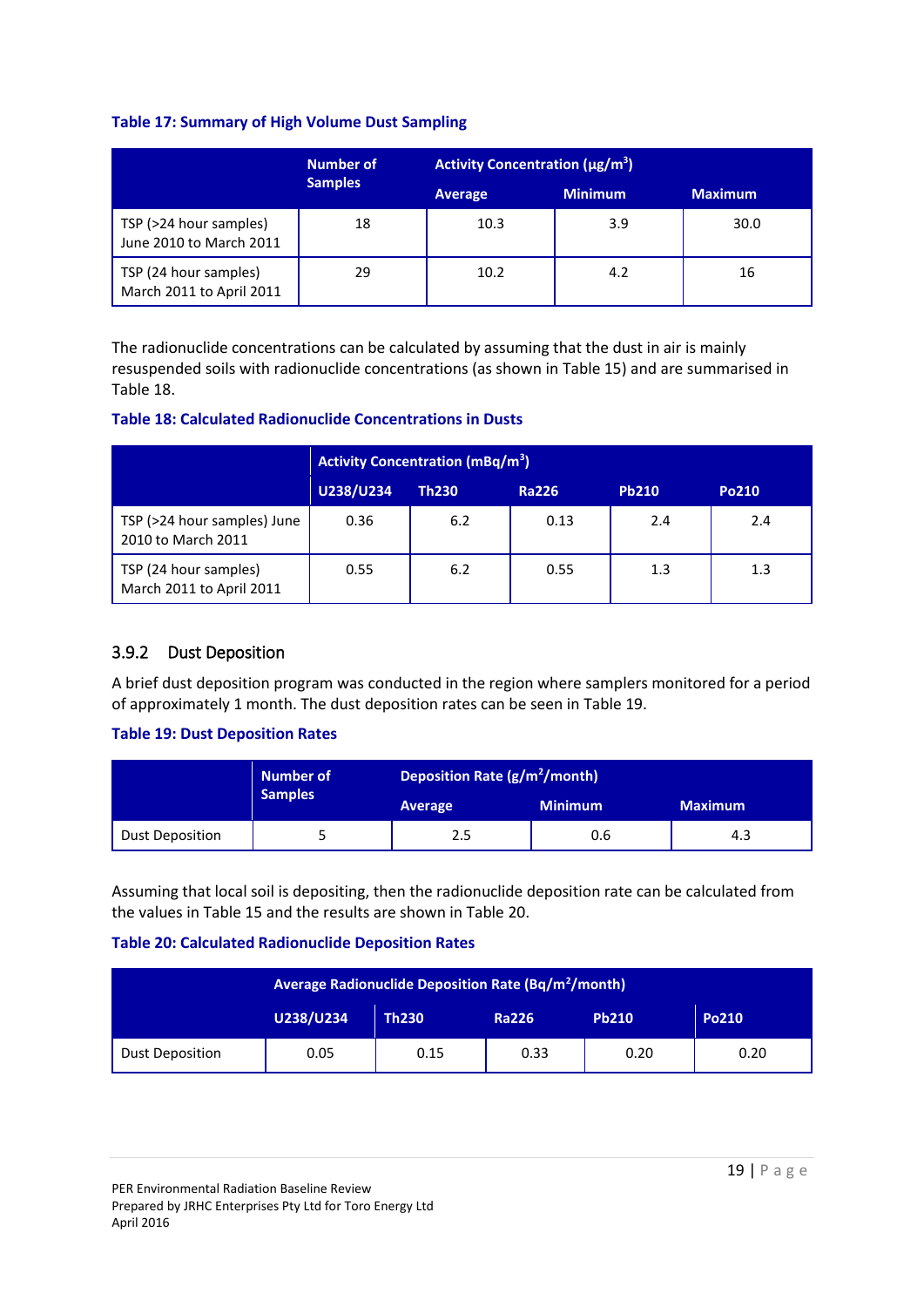## <span id="page-19-0"></span>4 SUMMARY

This report has aimed to provide some clarity to the results reported in the PER. This document only reports on the existing environment.

A comparison of the baseline monitoring from the mining areas is shown in [Table 21,](#page-19-1) [Table 22a](#page-19-2)nd [Table 23](#page-19-3) and demonstrates good agreement.

### <span id="page-19-1"></span>**Table 21: Baseline Characteristics**

|                 | <b>Gamma Radiation</b><br>$(\mu Sv/h)$ | <b>Radon Concentration</b><br>$(Bq/m^3)$ | <b>RnDP Concentration</b><br>$(\mu J/m^3)$ |
|-----------------|----------------------------------------|------------------------------------------|--------------------------------------------|
| Lake Way Region | 0.10                                   | 37                                       | $0.02 - 0.03$                              |
| Lake Maitland   | 0.15                                   | 35                                       | 0.011                                      |

### <span id="page-19-2"></span>**Table 22: Radionuclides in Soils and Vegetation**

|                 | <b>Average Concentration (Bq/kg)</b> |               |                            |                     |  |
|-----------------|--------------------------------------|---------------|----------------------------|---------------------|--|
|                 | Ra226 in Soil                        | Pb210 in Soil | <b>Ra226 in Vegetation</b> | Pb210 in Vegetation |  |
| Lake Way Region | 80                                   | 100           |                            | 58                  |  |
| Lake Maitland   | 130                                  | 80            |                            | 57                  |  |

#### <span id="page-19-3"></span>**Table 23: Airborne Dust Characteristics**

|                 | <b>TSP Concentration</b><br>(ug/m <sup>3</sup> ) | <b>Alpha Activity Concentration</b><br>$(m\alpha dps/m^3)$ | <b>Dust Deposition</b><br>(g/m <sup>2</sup> /month) |
|-----------------|--------------------------------------------------|------------------------------------------------------------|-----------------------------------------------------|
| Lake Way Region | 12.6                                             | 0.04                                                       | 0.7 <sup>1</sup>                                    |
| Lake Maitland   | 10.2                                             | 0.12                                                       | 2.5                                                 |

*Note: 1. Inferred from Table 14.4 of PER.*